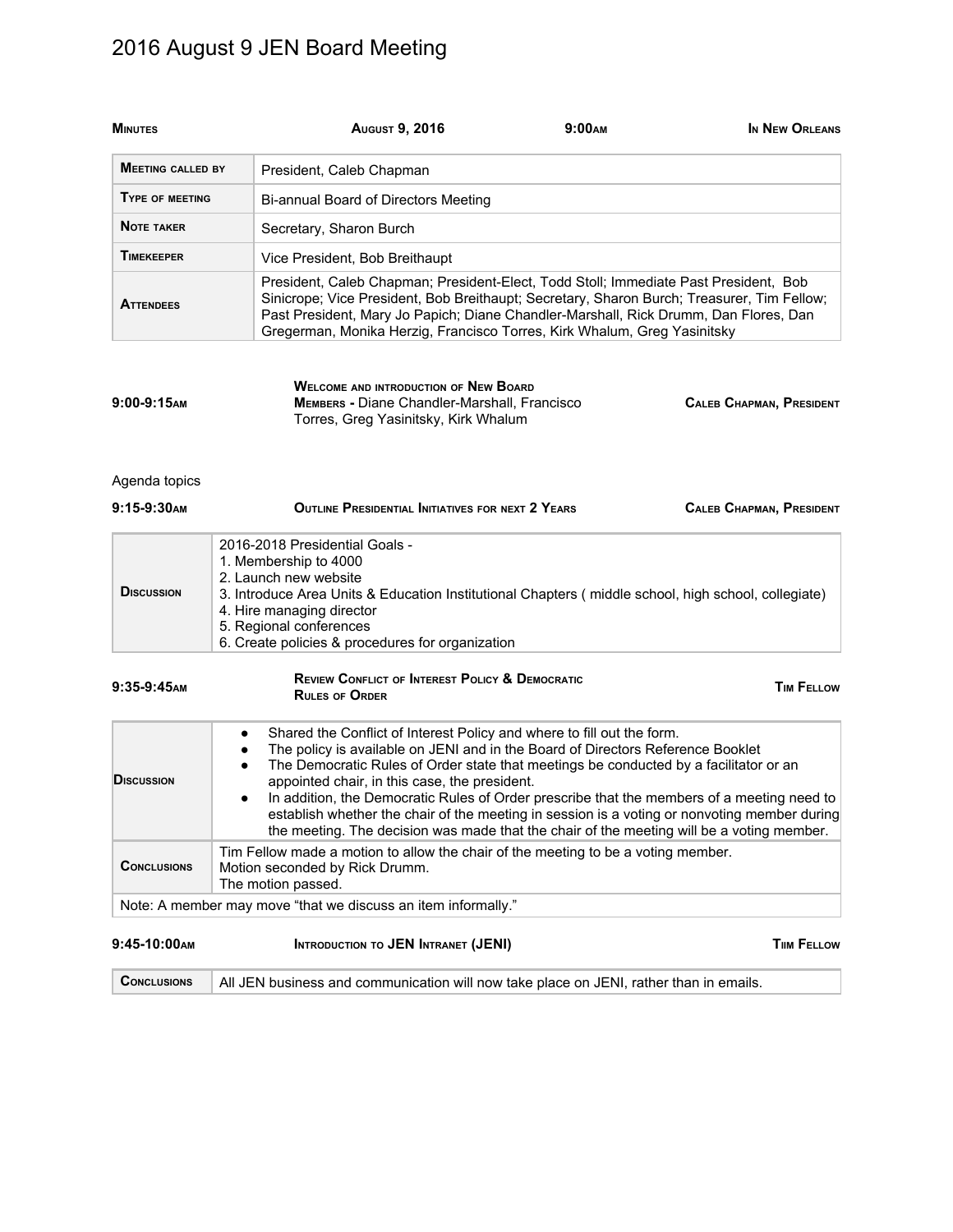## 2016 August 9 JEN Board Meeting New Orleans, LA

### **10:00-10:30AM RESEARCH COMMITTEE REPORT MONIKA HERZIG, CHAIR**

| <b>DISCUSSION</b>                                                                             | 2016-2017 Key Initiatives<br>Detailed report - https://jazzednet.papyrs.com/research<br>Key Initiative #1 JENRing Newsletter<br>Question about email newsletter and opt-ins for specific newsletters on website pages. Will<br>provide on the new website by utilizing the Neon CRM system.<br>Suggestions from board members<br>Send Research Newsletter to all members; members can choose to opt out.<br>Work with Lou to refine the email newsletter process<br>Key Initiative #2 Conference Research Track and Publication<br>Discussed publication options with ISME (Sage Publications)<br>Question: Does the board support pursuing the publication opton with ISME<br>Key Initiative #3 JEN/EFC/ SI Fellowship<br>Suggested expanded reach of callout<br><b>Meeting Dates:</b><br>JEN Conference Official Committee Meeting<br>2016 April 17 - Research Presentation Selection Committee |                                             |          |
|-----------------------------------------------------------------------------------------------|---------------------------------------------------------------------------------------------------------------------------------------------------------------------------------------------------------------------------------------------------------------------------------------------------------------------------------------------------------------------------------------------------------------------------------------------------------------------------------------------------------------------------------------------------------------------------------------------------------------------------------------------------------------------------------------------------------------------------------------------------------------------------------------------------------------------------------------------------------------------------------------------------|---------------------------------------------|----------|
| <b>CONCLUSIONS</b>                                                                            | 2016 May 25 - Fellowship Selection Committee                                                                                                                                                                                                                                                                                                                                                                                                                                                                                                                                                                                                                                                                                                                                                                                                                                                      |                                             |          |
| Monika Herzig made a motion that the JENRing report was adopted as read.                      |                                                                                                                                                                                                                                                                                                                                                                                                                                                                                                                                                                                                                                                                                                                                                                                                                                                                                                   |                                             |          |
| Seconded by Rick Drumm<br>Motion passed.                                                      |                                                                                                                                                                                                                                                                                                                                                                                                                                                                                                                                                                                                                                                                                                                                                                                                                                                                                                   |                                             |          |
| <b>ACTION ITEMS</b><br><b>PERSON RESPONSIBLE</b><br><b>DEADLINE</b>                           |                                                                                                                                                                                                                                                                                                                                                                                                                                                                                                                                                                                                                                                                                                                                                                                                                                                                                                   |                                             |          |
| opt out.                                                                                      | Send Research Newsletter to all members; members can choose to                                                                                                                                                                                                                                                                                                                                                                                                                                                                                                                                                                                                                                                                                                                                                                                                                                    | Monika communicate with<br>Steve Nigohosian | 9/1/2016 |
| 9/1/2016<br>Work with Lou to refine the email newsletter process<br>Steve Nigohosian/Monika H |                                                                                                                                                                                                                                                                                                                                                                                                                                                                                                                                                                                                                                                                                                                                                                                                                                                                                                   |                                             |          |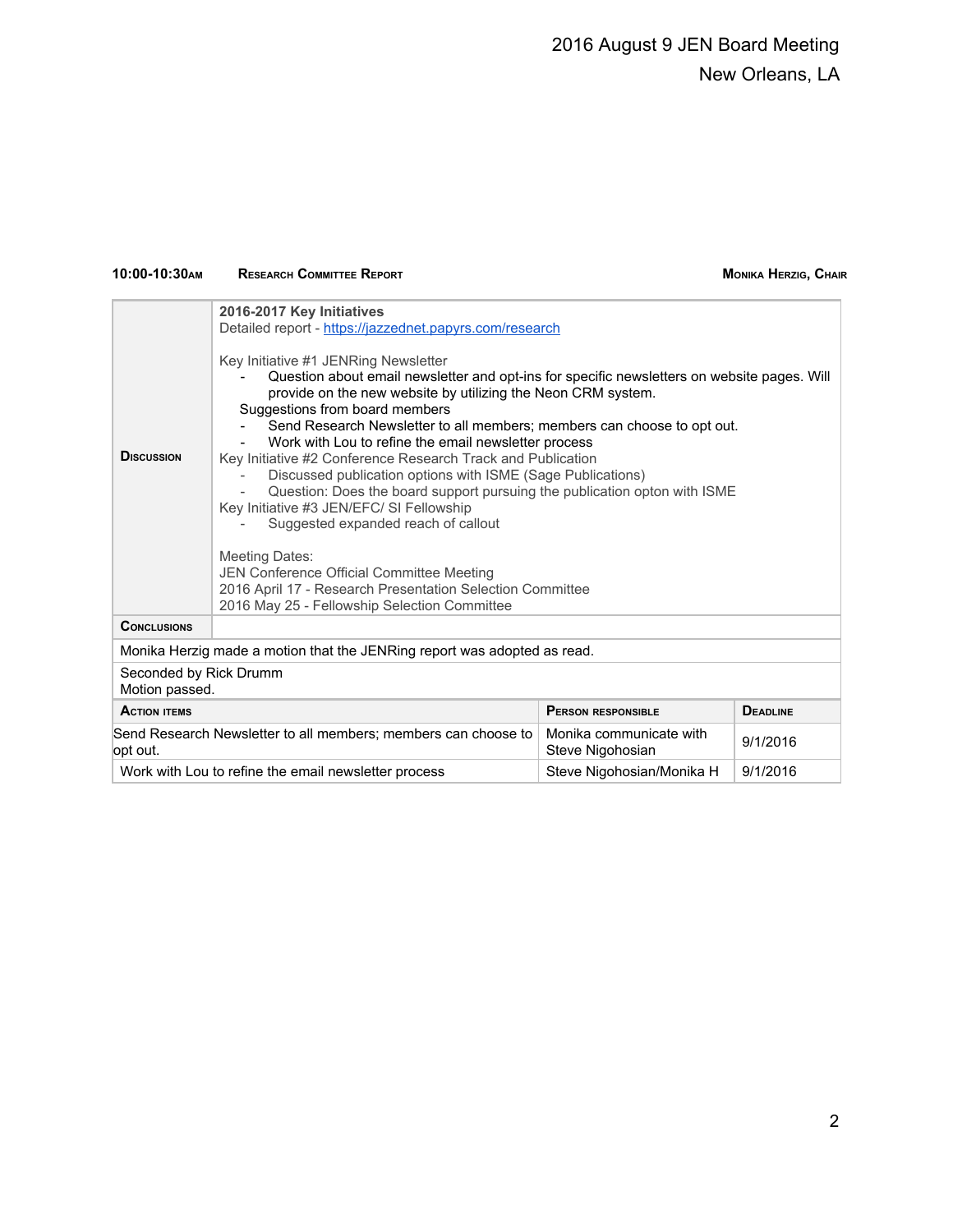## 2016 August 9 JEN Board Meeting New Orleans, LA

| 10:45-11:15AM                                                                   | <b>SCHOLARSHIPS &amp; AWARDS COMMITTEE REPORT</b>                                                                                                                                                                                                                                                                                                                                                                                                                                                                                                                                                                 |                                                      | <b>DAN GREGERMAN, CHAIR</b> |
|---------------------------------------------------------------------------------|-------------------------------------------------------------------------------------------------------------------------------------------------------------------------------------------------------------------------------------------------------------------------------------------------------------------------------------------------------------------------------------------------------------------------------------------------------------------------------------------------------------------------------------------------------------------------------------------------------------------|------------------------------------------------------|-----------------------------|
|                                                                                 | JEN Scholarship and Awards Committee Report                                                                                                                                                                                                                                                                                                                                                                                                                                                                                                                                                                       |                                                      |                             |
|                                                                                 | Key Initiative #1: To create a mission statement for the Awards & Scholarship Committee                                                                                                                                                                                                                                                                                                                                                                                                                                                                                                                           |                                                      |                             |
|                                                                                 | Key Initiative #2: To increase the pool of applicants for all scholarships and awards.                                                                                                                                                                                                                                                                                                                                                                                                                                                                                                                            |                                                      |                             |
| Key Initiative #3: Explore options to increase scholarship and award offerings. |                                                                                                                                                                                                                                                                                                                                                                                                                                                                                                                                                                                                                   |                                                      |                             |
| <b>D</b> ISCUSSION                                                              | Key Initiative #4: To review all scholarships offerings and the selection process.                                                                                                                                                                                                                                                                                                                                                                                                                                                                                                                                |                                                      |                             |
|                                                                                 | <b>Committee Meeting Dates</b><br>January 2016 - Met with Mary Jo Papich to complete transition<br>February 2016 – Met with Mary Jo Papich to discuss procedures for awards and new ideas<br>March 2016 - Contact with committee members to beginning crafting a mission statement<br>April 2016 – Review with members of the committee the mission statement<br>May 2016 - Finalize and post the new Scholarship and Awards Committee Mission Statement<br>Future Meetings - The committee will have many meetings in the fall as we begin to review and<br>select the recipients of the scholarships and awards |                                                      |                             |
| <b>CONCLUSIONS</b>                                                              | Dan Gregerman made a motion that all past presidents after they leave the board will receive<br>Ilfetime membership and lifetime waived registration to conferences.<br>The motion was seconded.<br>The motion passed.                                                                                                                                                                                                                                                                                                                                                                                            |                                                      |                             |
| Seconded by Todd Stoll.<br>Motion passed.                                       | Dan made a motion to adopt the report as read.                                                                                                                                                                                                                                                                                                                                                                                                                                                                                                                                                                    |                                                      |                             |
|                                                                                 |                                                                                                                                                                                                                                                                                                                                                                                                                                                                                                                                                                                                                   |                                                      |                             |
| <b>ACTION ITEMS</b>                                                             |                                                                                                                                                                                                                                                                                                                                                                                                                                                                                                                                                                                                                   | <b>PERSON RESPONSIBLE</b>                            | <b>DEADLINE</b>             |
|                                                                                 | All past presidents will receive Ilfetime membership and lifetime<br>waived registration to conferences after they leave the board.                                                                                                                                                                                                                                                                                                                                                                                                                                                                               | Dan Gregerman communicate<br>with Lou and Membership | 9/1/2016                    |
|                                                                                 |                                                                                                                                                                                                                                                                                                                                                                                                                                                                                                                                                                                                                   |                                                      |                             |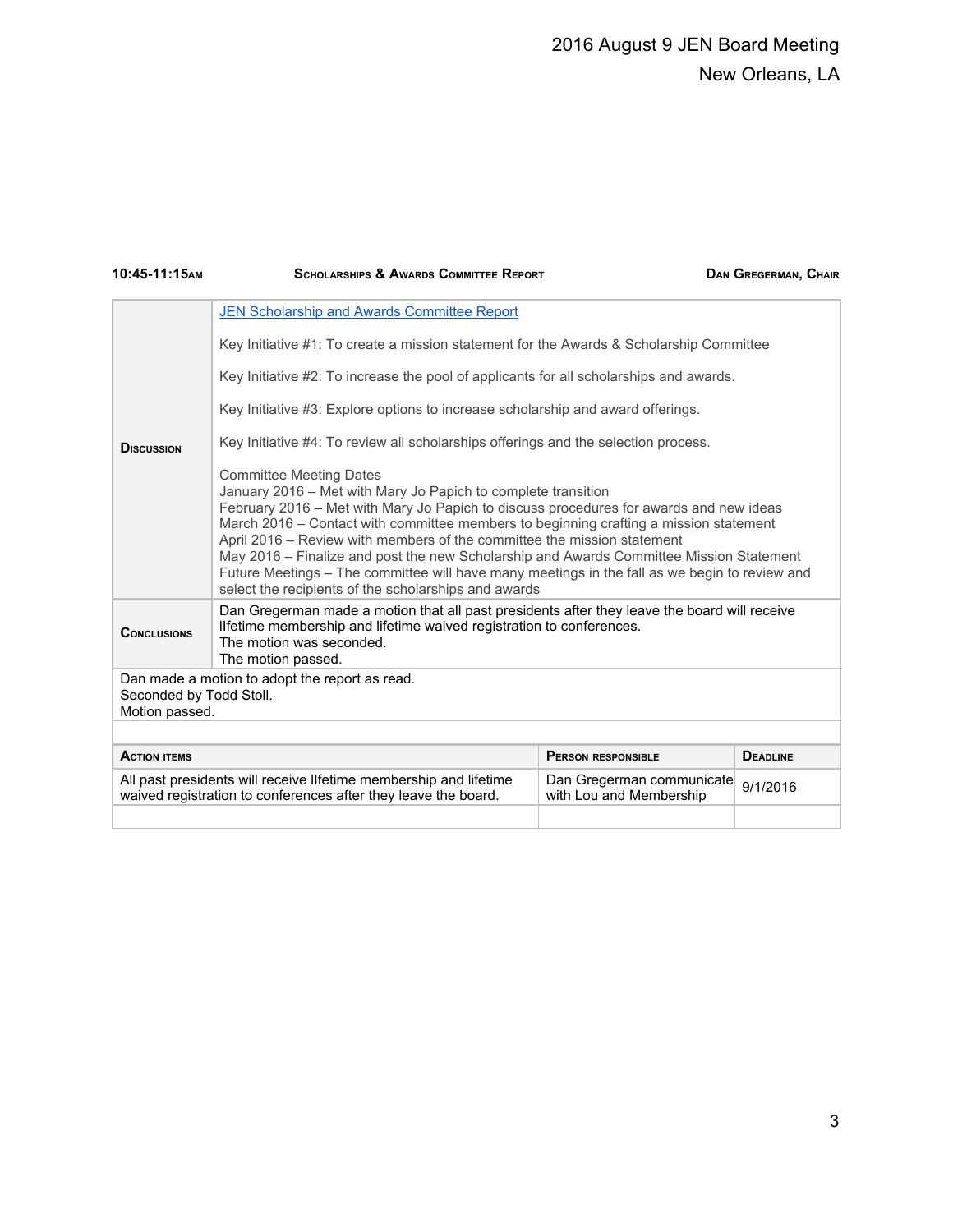### **11:15-11:30AM WOMEN IN JAZZ COMMITTEE REPORT VIA SKYPE NATALIE BOEYINK, CHAIR**

| <b>D</b> ISCUSSION                                                                                                | 2016-2017 Key Initiatives: (Natalie will send a written report following the meeting.)                                                                                                 |                   |          |
|-------------------------------------------------------------------------------------------------------------------|----------------------------------------------------------------------------------------------------------------------------------------------------------------------------------------|-------------------|----------|
| <b>CONCLUSIONS</b>                                                                                                | Request gender and age identification on the membership registration form (CRM).<br>$\bullet$<br>Solicit female instrumental artists to submit to present/perform at JEN.<br>$\bullet$ |                   |          |
| Natalie Boeyink made a motion to adopt the report as read.<br>Motion seconded by Dan Gregerman.<br>Motion passed. |                                                                                                                                                                                        |                   |          |
| <b>DEADLINE</b><br><b>PERSON RESPONSIBLE</b><br><b>ACTION ITEMS</b>                                               |                                                                                                                                                                                        |                   |          |
| Todd Stoll will send contact info for Jessica Jones to Natalie                                                    |                                                                                                                                                                                        | Todd Stoll        | 8/25/16  |
| Create a list of female mentors for young female instrumentalists                                                 |                                                                                                                                                                                        | Monika Herzig     | 9/1/16   |
| Request gender and age identification on the membership<br>registration form (CRM).                               |                                                                                                                                                                                        | Lou Fischer       | 2/1/2017 |
| Solicit female instrumental artists to submit to present/perform at<br>JEN.                                       |                                                                                                                                                                                        | All board members | 1/3/2017 |

### **1:00pm Announcement by President, Caleb Chapman -**

In future years, the facility walk-through will be in January during the board meetings prior to the conference. (Previously, the walk-through was scheduled during the August board meeting.)

| <b>ACTION ITEMS</b>                                                                                                                             | <b>PERSON RESPONSIBLE</b> | <b>DEADLINE</b> |
|-------------------------------------------------------------------------------------------------------------------------------------------------|---------------------------|-----------------|
| In future years, the facility walk-through will be in January during the $\vert$ Caleb talk with Lou<br>board meetings prior to the conference. |                           | 2/1/2017        |

| 1:00-1:30 РМ | <b>STRATE</b> |
|--------------|---------------|
|              |               |

**1:00-1:30PM STRATEGIC PLAN BOB SINICROPE, IMMEDIATE PAST PRESIDENT**

| <b>D</b> ISCUSSION                                                                                                                                                                                                                                                                                                                                                                                                                                      | Overview of current 2013-2016 Strategic Plan                                                                                                                                                                                                            |                           |                     |  |
|---------------------------------------------------------------------------------------------------------------------------------------------------------------------------------------------------------------------------------------------------------------------------------------------------------------------------------------------------------------------------------------------------------------------------------------------------------|---------------------------------------------------------------------------------------------------------------------------------------------------------------------------------------------------------------------------------------------------------|---------------------------|---------------------|--|
| Preparing to update the strategic plan.<br>$\overline{\phantom{a}}$<br>Update Goal 3.5 - Create position statements.<br>$\overline{\phantom{a}}$<br>Update Goal 6.1 - Update Policies and Practices Manual<br>Update Goal 6.2 - Continual work on JEN"s organizational/governance and committee structure as required.<br>Accountability in progress.<br>Create a special committee/task force to update the Strategic Plan<br>$\overline{\phantom{a}}$ |                                                                                                                                                                                                                                                         |                           |                     |  |
| Committee definition/clarification:<br>Special Committee = special task with finite time frame<br>Standing committees = ongoing committees                                                                                                                                                                                                                                                                                                              |                                                                                                                                                                                                                                                         |                           |                     |  |
| <b>ACTION ITEMS</b>                                                                                                                                                                                                                                                                                                                                                                                                                                     |                                                                                                                                                                                                                                                         | <b>PERSON RESPONSIBLE</b> | <b>DEADLINE</b>     |  |
| comments/suggestions                                                                                                                                                                                                                                                                                                                                                                                                                                    | Read through the strategic plan in detail and submit                                                                                                                                                                                                    | All board members         |                     |  |
| meeting.                                                                                                                                                                                                                                                                                                                                                                                                                                                | Update Goal 3.5 Create position statements<br>Update Goal 6.5 - Bob Sinicrope will chair a special committee to<br>update the Strategic Plan. A draft ready by November 1, 2016.<br>Finalized strategic plan ready to present at the January 2017 board | <b>Bob Sinicrope</b>      | November 1.<br>2016 |  |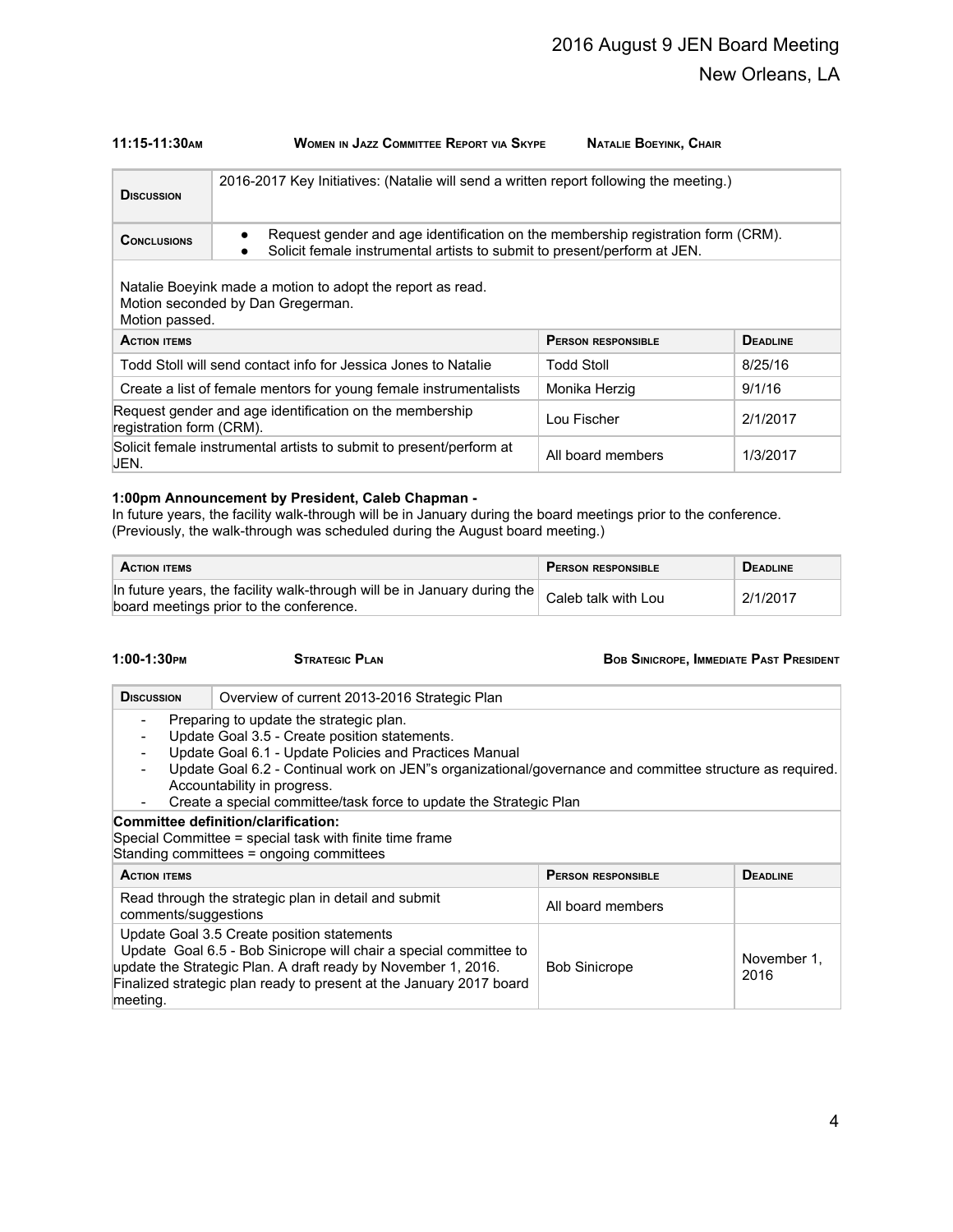| 1:30-2:30PM                               | <b>FINANCE COMMITTEE REPORT</b>                                                                                                                                                                                                                                                                                                                                                                                                                                                                                                                                                                                                                                                                                                                                                                                                                                                                                                                                                                                                                                                                                                                 | TIM FELLOW, TREASURER & CHAIR      |
|-------------------------------------------|-------------------------------------------------------------------------------------------------------------------------------------------------------------------------------------------------------------------------------------------------------------------------------------------------------------------------------------------------------------------------------------------------------------------------------------------------------------------------------------------------------------------------------------------------------------------------------------------------------------------------------------------------------------------------------------------------------------------------------------------------------------------------------------------------------------------------------------------------------------------------------------------------------------------------------------------------------------------------------------------------------------------------------------------------------------------------------------------------------------------------------------------------|------------------------------------|
| <b>DISCUSSION</b>                         | Key initiatives for 8/2016-1/2017<br>2016-2017 Finance Committee Report pdf<br>#1.a: Update the JEN Financial Policies & Procedures<br>#1.b: Update accounting/bookkeeping systems and methods<br>#1.c: Improve audit reporting processes<br>#2.a: Redesign budget to allow for greater ease of completion and interpretation<br>#2.b: Define key metrics to better measure JEN's financial performance<br>#2.c: Appoint budget managers<br>Tim Fellow made a motion to appoint the President-Elect and an appointed board member<br>as budget managers for their respective committees to approve expenditures under \$1000<br>if the financial budget statement allows.<br>Bob Sinicrope seconded the motion.<br>Motion passed.<br>#3.a: Create a JEN investment policy statement<br>#4.a: Organize a more complete risk management system for tracking and outlining policy coverage<br>#5.a: Define and align program and committee funding allocations<br>Committee meeting schedule TBD<br>Questions/Comments/Suggestions:<br>Mary Jo Papich requested funds to purchase refreshments for the International meeting at<br>the conference. |                                    |
| Seconded by Todd Stoll.<br>Motion passed. | Tim Fellow made a motion to accept the Finance Committee Report as received.                                                                                                                                                                                                                                                                                                                                                                                                                                                                                                                                                                                                                                                                                                                                                                                                                                                                                                                                                                                                                                                                    |                                    |
| <b>CONCLUSIONS</b>                        | Annual budget reports will occur at the January Board Meeting each year beginning with<br>$\bullet$<br>2017.<br>President-Elect and an appointed board member will serve as budget managers for their<br>respective committees to approve expenditures under \$1000 if the financial budget<br>statement allows.                                                                                                                                                                                                                                                                                                                                                                                                                                                                                                                                                                                                                                                                                                                                                                                                                                |                                    |
| $2:45-4:00$ рм                            | CONFERENCE REPORT VIA INTERNET MTG                                                                                                                                                                                                                                                                                                                                                                                                                                                                                                                                                                                                                                                                                                                                                                                                                                                                                                                                                                                                                                                                                                              | LOU FISCHER CONFERENCE COORDINATOR |

| $2:45-4:00$ PM                               | <b>CONFERENCE REPORT VIA INTERNET MTG</b>                                                                                                                                                                                                                                                                                                                                                                    | LOU FISCHER CONFERENCE COORDINATOR |                 |
|----------------------------------------------|--------------------------------------------------------------------------------------------------------------------------------------------------------------------------------------------------------------------------------------------------------------------------------------------------------------------------------------------------------------------------------------------------------------|------------------------------------|-----------------|
| <b>D</b> ISCUSSION                           | Diversity question asked in regards to the session/performance selection process.<br>Lou Fischer mentioned that it is critical that the JEN messaging and verbiage is accurate.<br>A non-mandatory checkbox for gender and ethnicity needs to be added to the member<br>registration and session/performance submission process.<br>2017 Collect the diversity of the reviewers.<br>$\overline{\phantom{a}}$ |                                    |                 |
| Seconded by Mary Jo Papich<br>Motion passed. | Lou Fischer made a motion to accept the Conference Report as received.                                                                                                                                                                                                                                                                                                                                       |                                    |                 |
| <b>ACTION ITEMS</b>                          |                                                                                                                                                                                                                                                                                                                                                                                                              | <b>PERSON RESPONSIBLE</b>          | <b>DEADLINE</b> |
|                                              | Request a diversity consultant to provide suggestions to JEN,<br>especially in in the conference session selection.                                                                                                                                                                                                                                                                                          | <b>Todd Stoll</b>                  |                 |
|                                              | Add a non-mandatory checkbox for gender and ethnicity to the<br>member registration and session/performance submission process.                                                                                                                                                                                                                                                                              | Lou Fischer                        |                 |
|                                              | Submit names to be conference submissions reviewers to Bob<br>Sinicrope and Lou Fischer. Keep diversity in mind.                                                                                                                                                                                                                                                                                             | All board members                  |                 |